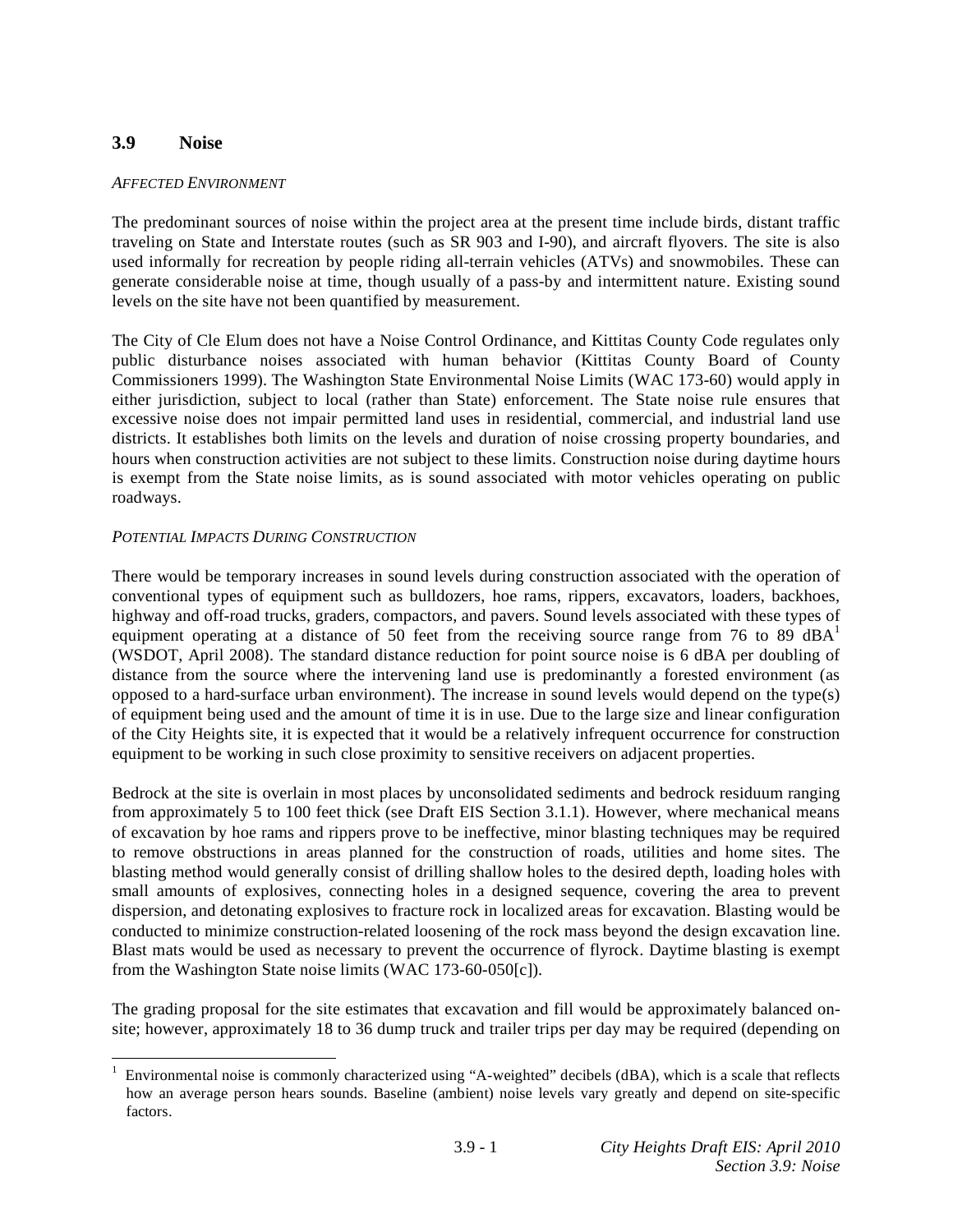the alternative selected for implementation) to remove unsuitable material and import select fill (see Draft EIS Section 3.16). The average maximum sound level for dump trucks operating within 50 feet of receivers is 76 dB (WSDOT 2008). Construction trips using smaller trucks and private vehicles would also originate off-site for the transport of construction materials and workers to the City Heights site over the projected 6- to 12-year build-out period. Existing homes along hillside access routes (such as Stafford Avenue, Summit View Road, Montgomery Avenue, and Columbia Avenue) could be most affected by the noise of construction trips. As stated in paragraph 2 of the *Noise: Affected Environment* section (above), noise associated with construction and noise associated with motor vehicles operating on public roadways is exempt from regulation. No unusual or excessive noise is anticipated with City Heights construction traffic.

Under the No Action Alternative, the property would temporarily remain in its undeveloped condition; therefore, there would be no construction noise associated with the site.

#### *POTENTIAL DEVELOPED-CONDITION IMPACTS*

 The completed condition of the project will alter the natural environment of the site and create a residential neighborhood. No unusual or notable sources of noise would be expected. With the predominant use being residential with a large percentage of open space, parks and trails, and two nodes of neighborhood commercial development under Alternative 1, 2, or 3A, typical sources of noise would include vehicles traveling on local streets, yard maintenance equipment, recreational equipment, children at play, and other voices.

 If Alternative 3B were selected for implementation, the lower residential density, unimproved open space, no developed trail system, and less coordinated road system would likely result in somewhat lower noise levels than the more urban development alternatives.

 Under the No Action Alternative, there would be no change in existing sound levels emanating from or received on the site. At times, this includes relatively noisy use by all-terrain vehicles.

#### *MITIGATION MEASURES*

*Mitigation Measures Included in the Development Proposal*. The proposal includes maintaining an existing natural buffer in an area 20 to 80 feet wide along most of the south boundary of the site. In addition to visual screening, this buffer may help dampen noise generated within the project.

 A detailed blast specification would be prepared, as needed, by a Project Engineer to integrate the findings and recommendations of the *Geotechnical Report* (Aspect Consulting 2009) and the *Coal Mine Hazards Risk Assessment* (Subterra 2009), and to outline blasting objectives and activities. A Blasting Contractor would prepare a site-specific blast plan, as needed, that identifies all details and procedures for blasting on-site.

*Applicable Regulations*. The City of Cle Elum regulates nuisance noise through Cle Elum Municipal Code (CEMC) Chapter 8.12. These provisions would be applicable to Alternative 1 or 2. Kittitas County regulates nuisance noise through Kittitas County Code (KCC) Chapter 9.45, including but not limited to operating motors, engines, motorcycles and snowmobiles in a capricious manner, to be plainly audible within any dwelling unit that is not the source or which is generated within 200 feet of any dwelling unit; playing amplified or otherwise loud music and voice amplification either live or recorded; yelling or shouting at a continuous loud level of sound; allowing domestic animals to bark, howl, or otherwise make noise either on private or commercial premises for extended periods of time; and use of noise-making fireworks except for duly authorized or approved public displays. These provisions would be applicable